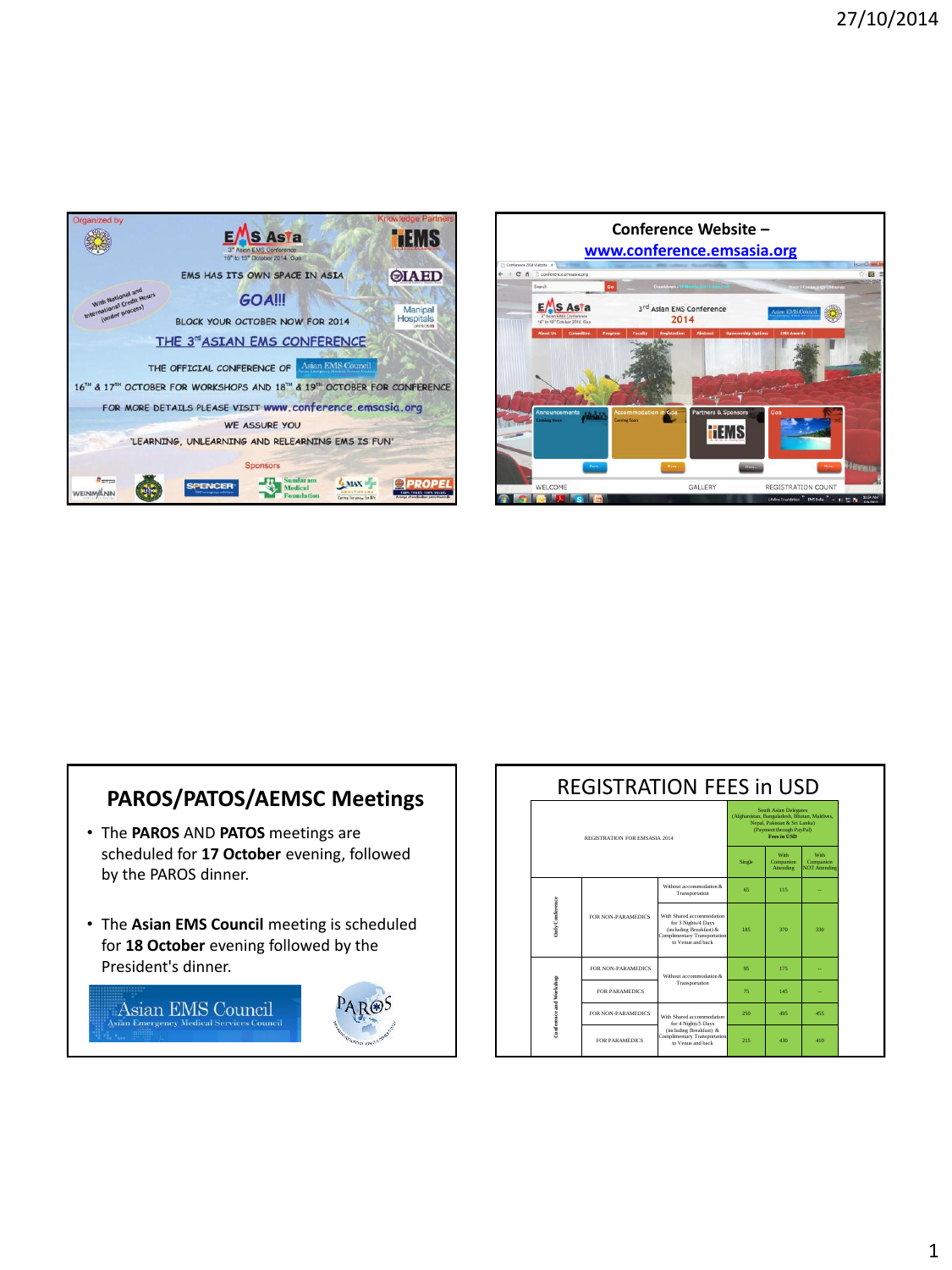## **REGISTRATION**

Register Before 30 June 2014 to attend certified workshops (AHA, ITLS, etc.) by IIEMS, FREE of cost. Cost of certification, book etc. is included in registration fees of the conference. A small administrative fee will be charged to cover logistics*.*

Deadline for abstract submission: **15 August 2014** Notification of acceptance: **15 September 2014**



**BAGMALLO BEACH RESORT – 8 KMS FROM VENUE OF CONFERENCE**